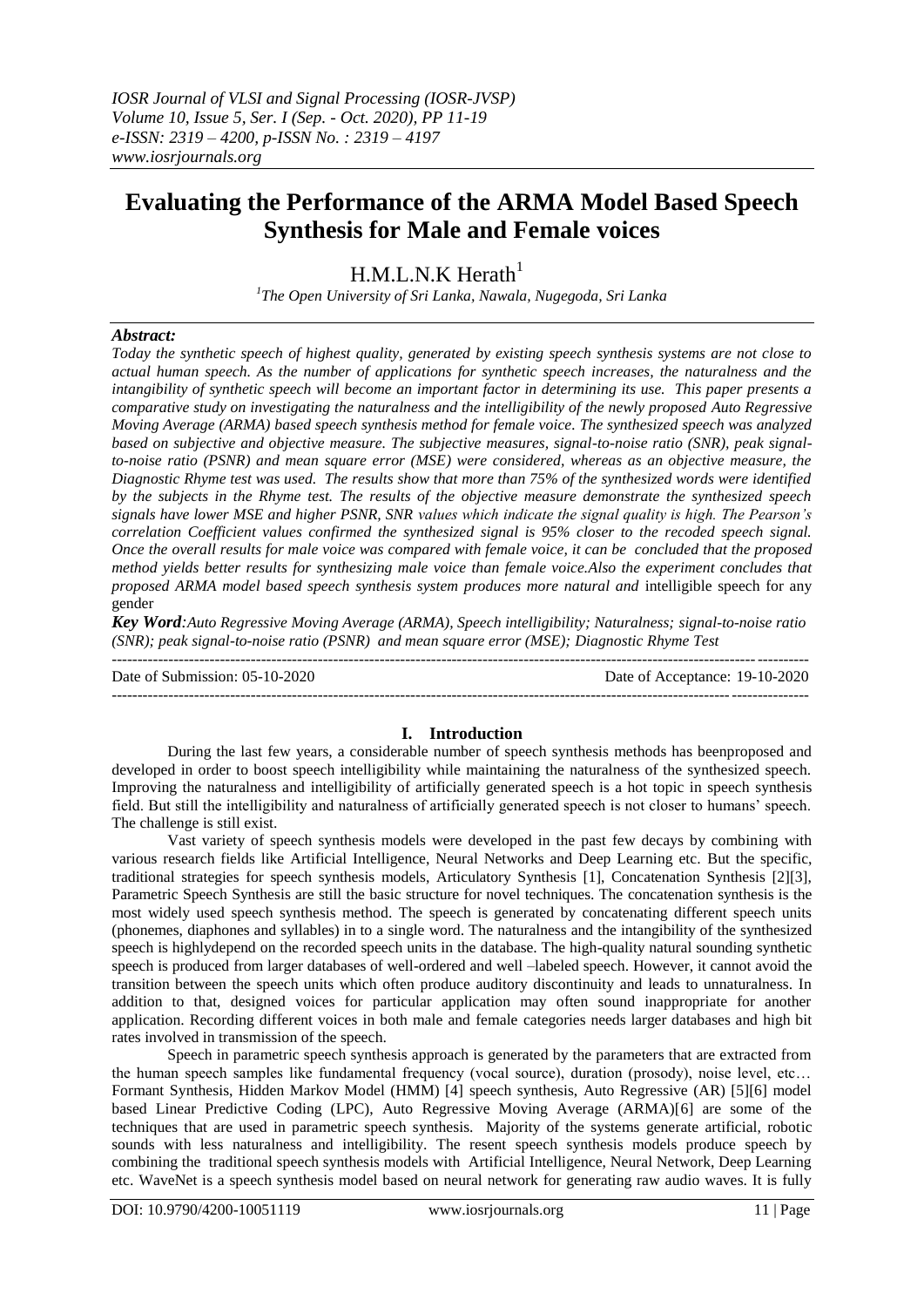probabilistic and autoregressive, and it reduces the gap between the state of the art and human-level performance by over 50% for both US English and Mandarin Chinese. As a result, it is capable of producing audio that are very similar to a human voice [7]. Trcotron [8], Deep voice I [9]are some of the other systems that use Artificial Intelligence, Deep Neural Network for synthesis more natural speech.

Nowadays text-to-speech (TTS) systems have become far more common and an ordinary feature of everyday life. The increasing number and uses of TTS in various day-to-day life applications like reading and communication aids for the blind, deafened and vocally handicapped, educational systems, telephone enquiry systems, e-mail readers, human-machine interactions etc. In near future it may also be used in language interpreters or several other communication systems, such as videophones, video conferencing, smart environment, virtual assistant, intelligent robots or talking mobile phones. As the number of applications for synthetic speech increases, the performance of the synthetic speech with different voices, styles and emotions will become an important factor in determining its use.

Quality of a speech assesses "how" a speaker produces an utterance and includes attributes such as "natural", "raspy", "hoarse", "scratchy" and so on. Quality is known to possess many dimensions, encompassing many attributes of the processed signal such as "naturalness", "clarity", "pleasantness", "brightness", etc. Typically for practical purposes the speech quality is restricted to few dimensions depending on the application[10]. Naturalness is the most important quality and it is described as how much the synthetic voice is similar to the human voice. Speech intelligibility is a different attribute that measures "what" the speaker said, i.e., the meaning or the content of the spoken words. Hence, different methods need to be used to assess the quality and intelligibility of artificially generated speech.

In some applications the naturalness of the synthetic speech is less important than the intelligibility of the synthetic speech.If more natural artificially generated voice message cannot understand or hard to understand by the listener then it is not useful. On the other hand, in some applications like reading and communication aids for the disable people, use synthetic speech as a vocal prosthetic. Those people need more intelligibility speech than others because they understand the context by listing to the speech and it should be clear and understandable. Most of the TTS systems were developed for blind people, produce unnatural speech signals, which affect the emotion component of speech communication. Thus, it may lose several information to be communicated and the listener may find it hard to develop a trust on the speaker. Communication will be more comfortable, attractive and attentive when the speech sounds more humanly and hence the synthesized speech will be more useful This will help to increase the interaction of the user in many applications such as telephone answering machines, e-mail readers. etc

The applications that use speech synthesis systems have a great need in producing both male and female voices, especially in voice prosthesis and translating telephony. Early attempts of producing various voices like male, female and child with high quality output voices have not been very successful. More recent attempts have synthesized female voice mainly by transforming a male synthetic voice or copying an utterance of a female speaker [11]. Speaker independent speech generating systems producequality speech with minor change of values for parameters. A similarity of the synthesized speech is still less than the natural speech. Among number of approaches speaker depend DNN-based TTS and HMM model speaker depended models are working model that used now. But still the artificiality of the synthesized speech is still identified. This study investigates a ARMA modeled based speech analyze algorithm for male and female voices analysis. The synthesized speech evaluated for the naturalness and the intangibility of male, female voice in the context of subjective and objective measurements.

## **II. Speech Quality Assessments**

The usefulness of speech synthesis systems is highly depending on the performance, the naturalness and the intangibility of artificially generated speech of the system. Evaluation of the performance of synthetic speech provides important information about the speech synthesizers in comparison to competing products. Diagnostic evaluation is important for researchers to understand, where the relative strengths and weaknesses of a particular synthesizer and can assist in the development effort by pinpointing specific problems in synthesis. The quality and intelligibility of speech synthesized systems can be quantified using subjective and objective measures.

## **2.1 Subjective Quality Measurements**

Subjective quality measures of speech are obtained by conducting a listening test to the hearingimpaired subjects in their language. There were several subjective tests were available for measure the naturalness and intangibility of synthesized speech. The Diagnostic Rhyme Test (DRT) is the common test for evaluating the speech intangibility.

The Diagnostic Rhyme Test, (DRT) is a testconsists of 96 monosyllabic (single-syllable) word pairs which are distinct from each other only by one acoustic feature in the initial consonant [12]. These fall into one of the six categories of Voicing, Nasality, Sustenation, Sibilation, Graveness, and Compactness [12]. Some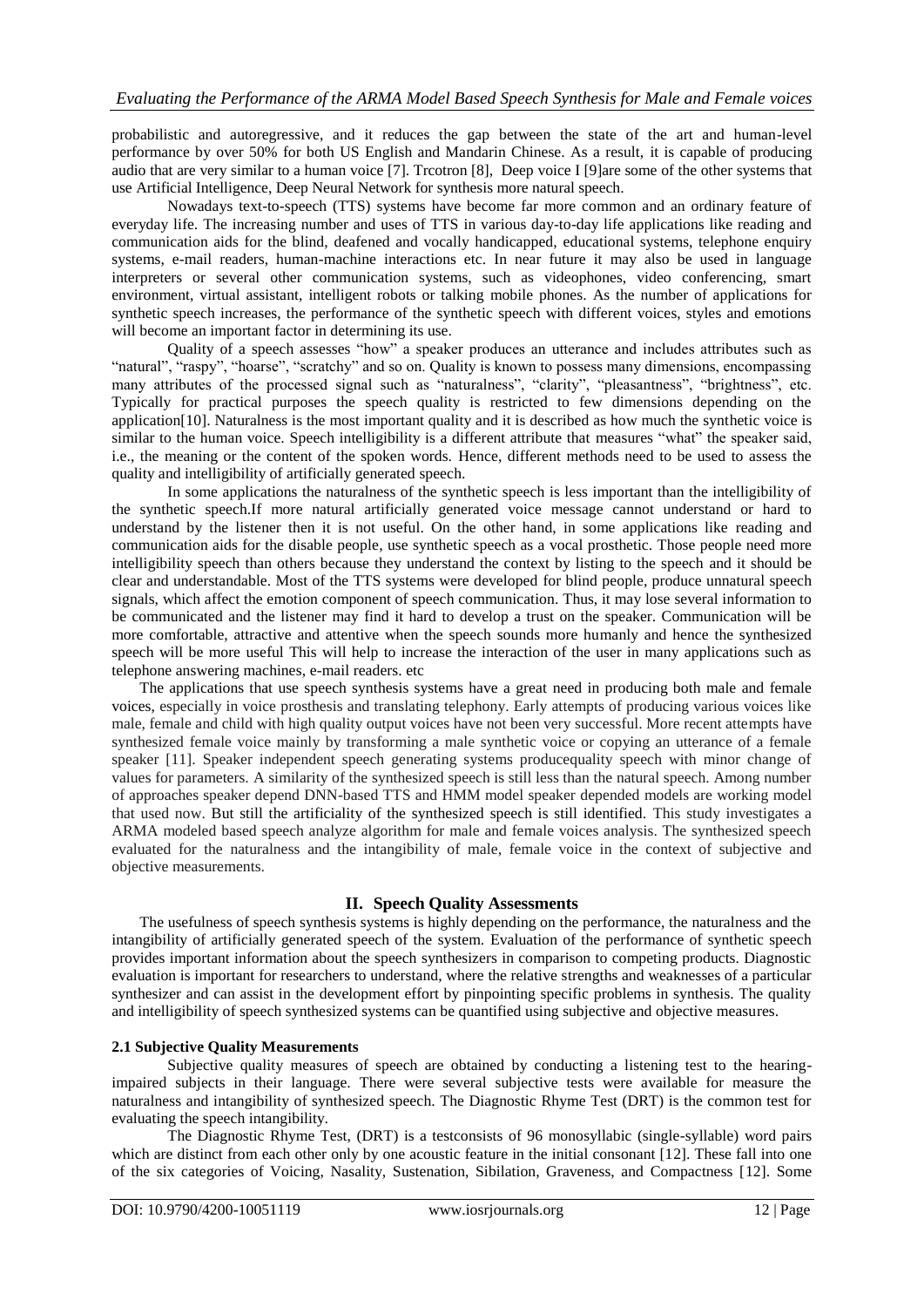illustrative word pairs from the DRT are shown in Table 1; note the similarities and differences between the initial consonants of each word pair.

| Voicing          |      | <b>Nasality</b> |      | <b>Sustenation</b> |       | <b>Sibilation</b> |       | Graveness |      | <b>Compactness</b> |       |
|------------------|------|-----------------|------|--------------------|-------|-------------------|-------|-----------|------|--------------------|-------|
| veal             | feel | meat            | beat | vee                | bee   | zee               | thee  | weed      | reed | viela              | wield |
| bean             | peen | need            | deed | sheet              | cheat | cheep             | keep  | peak      | teak | kev                | tea   |
| g <sub>1</sub> n | chin | mitt            | bit  | vill               | bill  | iilt              | gilt  | bid       | did  | hit                | †it   |
| dint             | tint | $n_{1D}$        | dip  | thick              | tick  | sing              | thing | †1n       | thin | gill               | dill  |
| Z <sub>00</sub>  | sue  | moot            | boot | foo                | pooh  | <sub>1</sub> uice | goose | moon      | noon | coop               | poop  |

**Table no 1:**The Diagnostic Rhyme Test, (DRT) words

## **2.2 Objective Quality Measurements**

Objective measures of speech quality are computed from properties of an original and synthesized speech wave form. Mean Square error (MSE), Peak Signal to Noise Ratio (PSNR) and Signal to Noise Ratio (SNR) measures the naturalness and intangibility of synthesized speech as Objective quality measures.

#### **2.2.1 Mean Square Error**

Mean Square error measures the average of the squares of the errors, that is, the average squared difference between the estimated values and the actual value. MSE is a risk function, corresponding to the expected value of the squared error loss or quadratic loss. The difference occurs because of randomness or because the estimator doesn't account for information that could produce a more accurate estimation of speech synthesis.

$$
\text{MSE} = \frac{1}{N} \left[ \left( r(n) - x(n) \right)^2 \right] \tag{1}
$$

Where, N is length of input speech signal,  $x(n)$  is input speech signal and  $r(n)$  is reconstructed speech signal. **2.2.2. Signal to Noise Ratio**

Signal to Noise Ration measure used to quantify how much a signal has been corrupted by noise. It is defined as the ratio of signal power to the noise power corrupting the signal in decibars. A ratio higher than 1:1 indicates more signal than noise.

SNR (dB) = 10 log<sup>10</sup> 2 <sup>2</sup> ……………………………………………(2)

Where,  $\sigma_x^2$  is the mean square of speech signal and  $\sigma_d^2$  is the mean square difference between the original and reconstructed speech.

#### **2.2.3 Peak Signal to Noise Ratio**

This ratio is often used as a quality measurement between the original and a reconstructed one. The higher the PSNR, the better the quality of the signal. The PSNR represents a measure of the peak error between the reconstructed and the original signal in decibels.

PSNR (dB) = 10 log<sub>10</sub> 
$$
\left(\frac{Nx^2}{\|x-r\|^2}\right)
$$
.................(3)

## **III Experiment**

#### **3.1Speech material**

Speech samples (the words in DRT) were recorded by a female speaker with British accent. The recording was at laboratory conditions. The voice was recorded through the MKH800 microphone, with the volume set at 60 dB. The recording wav files were all in single channel, with frequency at 16 kHz.

## **3.2 Speech analysis and Synthesis**

Vocal tract of humans molded in terms of both poles and zeros by the Autoregressive Moving Average filter models. It described the unknown model with a pole-zero filter as following form

$$
y(n) = \sum_{k=0}^{q} b_k x(n-k) + \sum_{k=1}^{p} a_k y(n-k) \dots (4)
$$

x(n) and y(n) are the input output signal of the unknown system {  $a_k, k=1, ..., p$ }and {  $b_k, k=0, ..., q$ } are the filter coefficients corresponding to poles and zeros. Performing z transforms on both sides of equation (4), the equation becomes

Y(z) = () () . ()…………………………………………………………...(5)

Where,  $A(z) = 1 - \sum_{k=1}^{p} a_k z^{-k}$   $B(z) = \sum_{k=0}^{q} b_k z^{-k}$  $Y(z)$  and  $X(z)$  are the z transform of  $y(z)$  and  $x(z)$  respectively. The system transfer function is given by  $B(z)$  /  $A(z)$ , where  $B(z)$  and  $A(z)$  are called the Moving Average part and Auto Regressive part of the model[5];

H(z) =() = =0 − 1− =1 − ……………………………………………………….(6)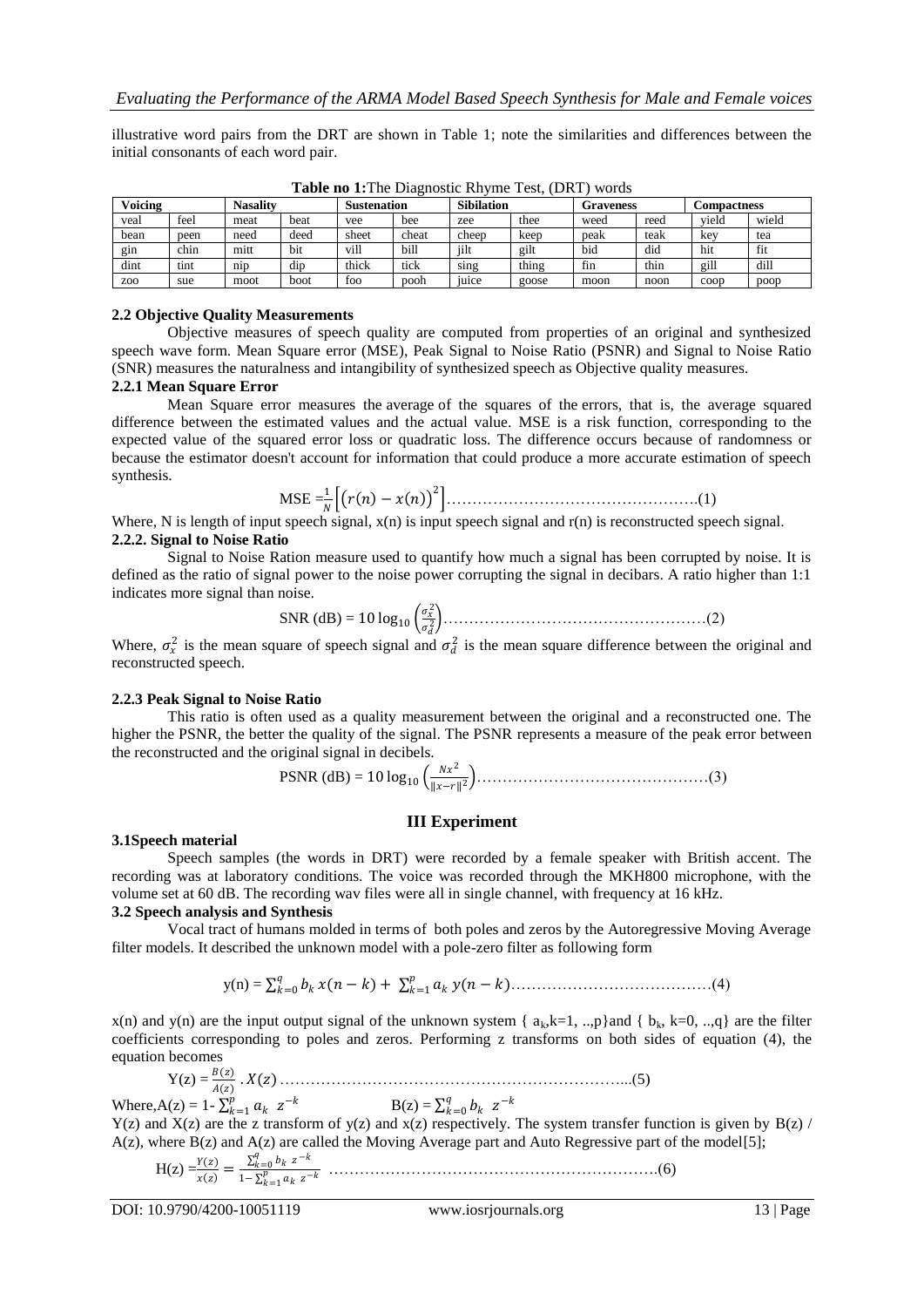Equation (13) can be expressed as follows,

 = () () = 0+1 <sup>1</sup>+⋯+ − 1−1 <sup>1</sup>−⋯− ………………………………………………..(7)

Speech parameters frequency, phase, amplitude and attenuation coefficient derived according to the equation (7) given in ARMA model, the partial fraction representation  $H(z)$  express as,

 = = + −1 + ⋯ + 0 + () …………………………(8)

Where, the values  $r_m$ ...  $r_0$  represents the residues, the values  $p_m$ ...  $p_0$  are poles and k(z) is a polynomial in z, which is usually 0 or constant. The real and imaginary parts of the complex transform of residues  $r_m$  are used to estimate the amplitude  $A_n$  and the phase  $\varnothing_n$ 

An=||……………………………………. (9) ∅<sup>n</sup> = tan<sup>−</sup><sup>1</sup> ………………………………….(10)

Pole locations pm used to calculate the frequency and attenuation coefficient  $r_n$ 

fn= tan<sup>−</sup><sup>1</sup> × 2 / …………………………….(11) r<sup>n</sup> = || …………………………………………………….(12)

Where, fs sampling frequency, n designate the frequency increment ( $n= 0, 1,...,N$ ) and  $R_e$  an  $I_m$  are the real and the imaginary parts of the  $r_m...r_0$ and  $p_m...p_0$  transform. Most dominant poles gain from ARMA model were converted to frequency, phase, amplitude and exponential decay values. Then filter the values by given different conditions to obtained the most important details.

Parametric speech synthesis model calledSinusoidal Model Noise model were used to resynthesized the speech signals. It models the speech or music signals as sum of sinusoids each with time-varying amplitude, frequency and phase. Since the sinusoidal noise model has the ability to remove irrelevant data and encode signals with lower bit rate, it has also been successfully used in audio and speech coding. Equation (13) represents a decaying sinusoidal wave.

x(t) = =0 − cos 2π t + + ……………………………………(13)

Where,  $A_i(t)$ , radian frequency  $2\pi f_i$  and  $\phi_i$  phase in radians of sinusoidal *i*at time *t*, and *r*(*t*) is a noise residual,  $\alpha$  is the exponential Decay and  $e-\alpha t$  is the decay rate.

#### **3.3 Objective and Subjective Test**

The Diagnostic Rhyme Test was carried out in order to evaluate the ARMA based speech synthesis model. A total of 10 non-native English speakers participated in the experiment, with 2 male and 8 females. Allparticipants were graduates between 25 to 30 years of age. They have not participated in any subjective test whatever for at least the previous six months and not in any listening-opinion test for at least one year. They have never heard the same word lists before. The words were played from the PC to the test participant via headphones in laboratoryconditions. The participants choose the correct word between two presented word pairs defined by DRT test.

Mean Square Error, Peak signal to Noise Ratio, Signal to Noise Ratio and Pearson's Correlation coefficient between the original and a reconstructed speech signal were calculated.For comparison purpose these tests were repeated for Male voice.

#### **4.1The Diagnostic Rhyme Testy**

## **IV Results and Discussion**

The subjects were able to identify synthesized words correctly between two words that are given to them in the Diagnostic Rhyme Test, in all six categories. Each category was consisted of 16-word pairs.In the diagnostic rhyme test, the difference between the word pair is in one phoneme and most of the time they are pronounced to be small difference. The percentage of number of words identified by each subject was as depicted in the Table 2.

| Subject        | Voicing | <b>Nasility</b> | Sustenation | Sibilation | Graveness | Compactness |
|----------------|---------|-----------------|-------------|------------|-----------|-------------|
| S1             | 93.75   | 93.75           | 43.75       | 75         | 62.5      | 81.25       |
| S <sub>2</sub> | 93.75   | 87.5            | 56.25       | 87.5       | 75        | 81.25       |
| S <sub>3</sub> | 87.5    | 93.75           | 75          | 87.5       | 87.5      | 81.25       |
| S4             | 87.5    | 93.75           | 62.5        | 87.5       | 62.5      | 68.75       |

**Table 2:** The percentage of no of words identified by each subject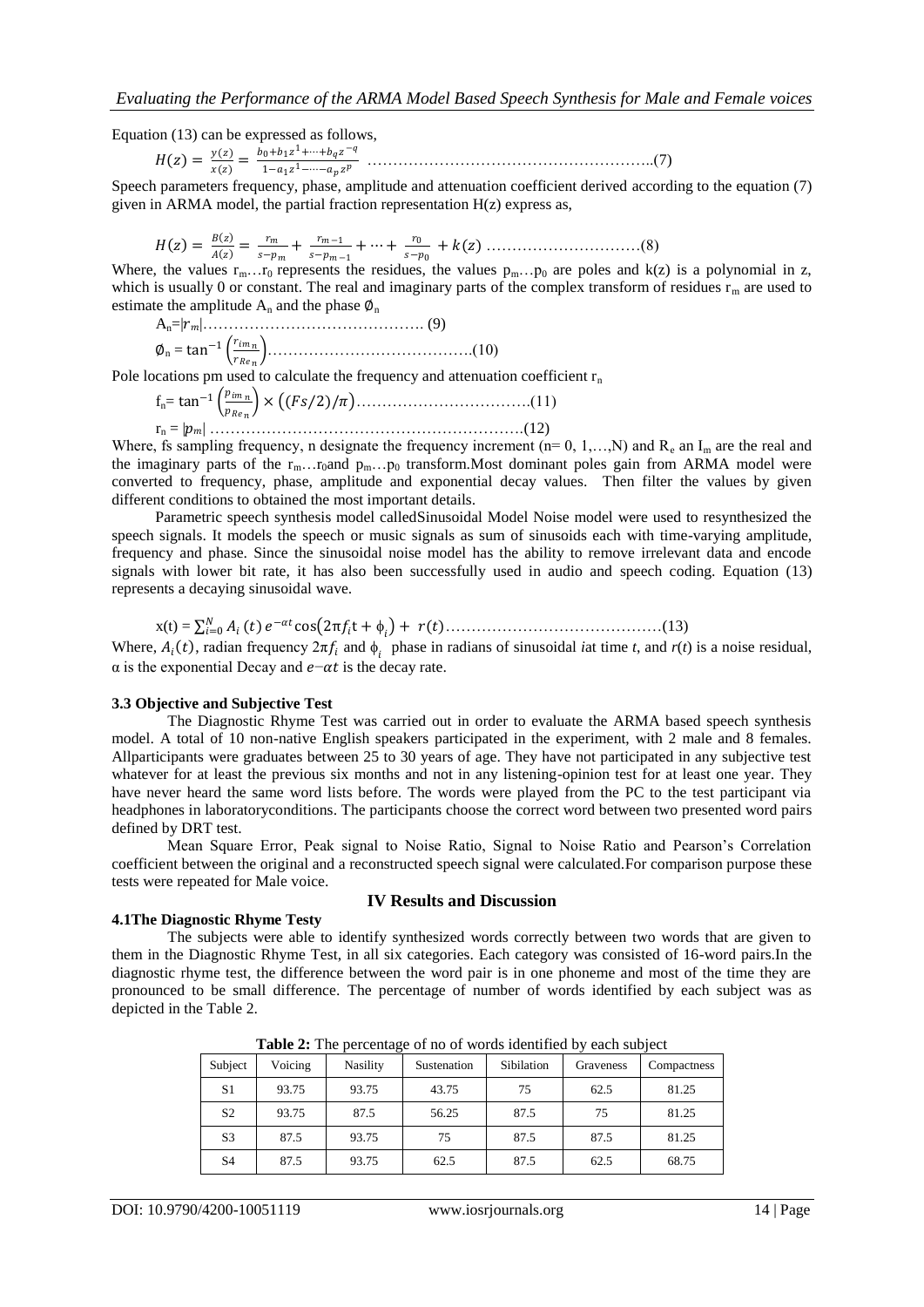| S <sub>5</sub>  | 87.5  | 87.5  | 68.75 | 81.25 | 75    | 81.25 |
|-----------------|-------|-------|-------|-------|-------|-------|
| S6              | 81.25 | 93.75 | 87.5  | 75    | 87.5  | 75    |
| S7              | 68.75 | 87.5  | 75    | 68.75 | 81.25 | 62.5  |
| S8              | 81.25 | 93.75 | 87.5  | 75    | 68.75 | 81.25 |
| S <sub>9</sub>  | 75    | 87.5  | 81.25 | 81.25 | 81.25 | 81.25 |
| S <sub>10</sub> | 81.25 | 87.5  | 87.5  | 81.25 | 87.5  | 81.25 |

The 75% of the word in the rhyme test were successfully identified by each subject in each category. The average percentage of each category is shown in the Figure 1 for male and female voices.



**Figure 1:** The average percentage of identifiedwords in each category, Male and Female speech samples

The average percentage of identification of words(Figure 1) synthesized using Female voice is more than 70% for allcategories. The Nasality category has the highestpercentage value (90%) among all other categories.The Sustenation category has 73% of wordidentification percentage and it is lower than allother categories.

Figure 1 illustrates 80% and 75% of the words that belong to any category in male or female respectively can be identified clearly.The Nasality category has the highest average identification percentage value while the Sustenation category has the lowest average identification percentage value in both male and female voice. The identification percentage of synthesized words belong to male voice, higher than the female voice identification percentage in all categories. The pattern of identification percentage of each category of male and female voice was same.According to the above result any of the words that are belong to any category can be identified clearly.

## **4.2 Peak Signal to Noise Ratio**

The average peak signal-to-noise ratio value of synthesized female and male voices were shown in the Table 3.

| <b>Table 5.</b> AVERIGE 1 STYR OF CACH CARGOLY |         |                 |             |            |           |             |  |  |
|------------------------------------------------|---------|-----------------|-------------|------------|-----------|-------------|--|--|
|                                                | Voicing | <b>Nasility</b> | Sustenation | Sibilation | Graveness | Compactness |  |  |
| Female                                         | 23.33   | 25.28           | 23.59       | 23.03      | 24.16     | 24.28       |  |  |
| Male                                           | 35.53   | 36.31           | 34.26       | 34.50      | 33.15     | 38.86       |  |  |

**Table 3:** Average PSNR of each category

According to the Table 3, average PSNR values of all categories are higher in male voice than female voice. In both female and male voices, maximum average value was obtained in Nasility and compactness category.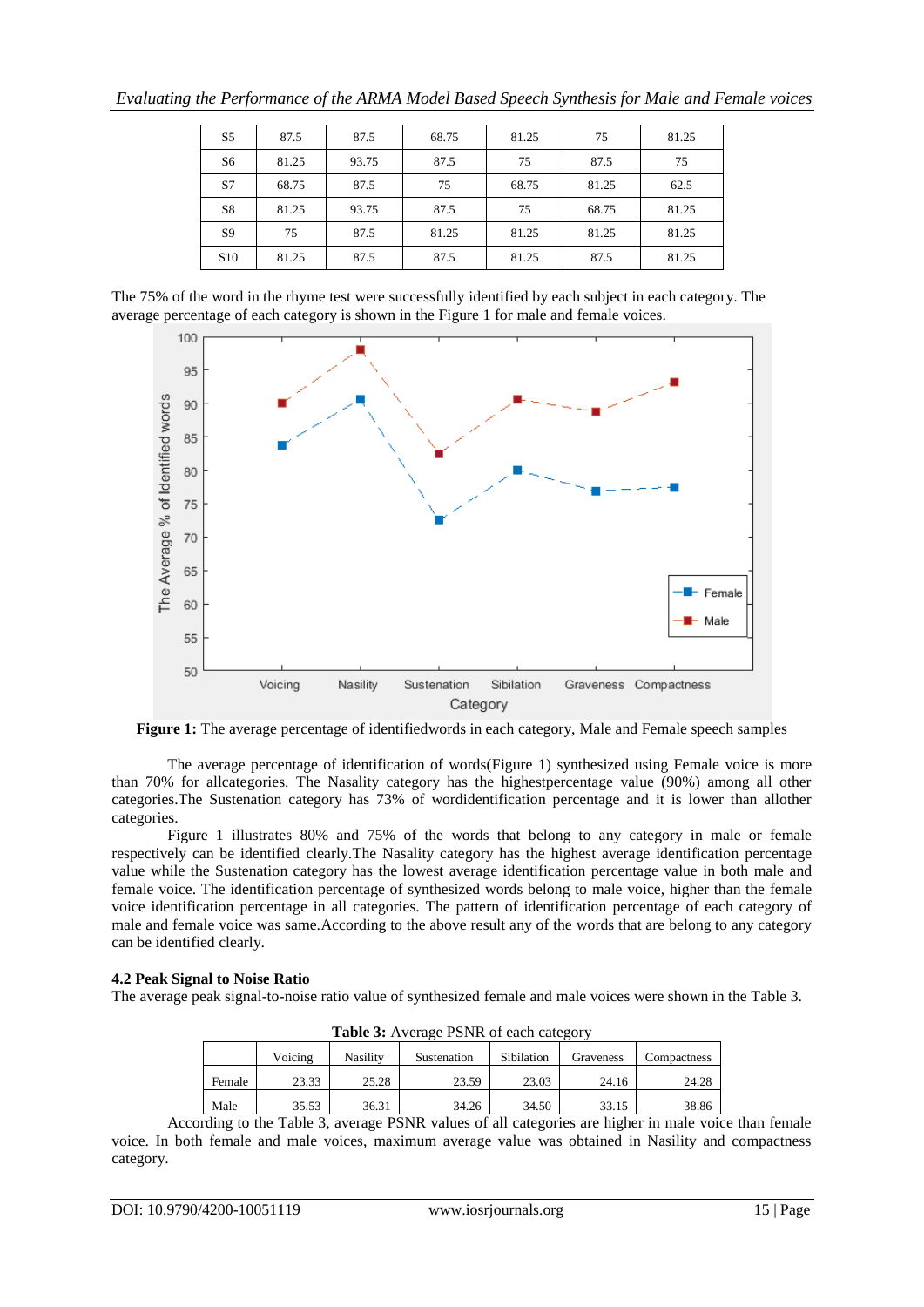

**Figure2**: PSNR of each category, male and female speech samples

Boxplot of the PSNR values of Male and Female synthesized voices were shown in the Figure 2. It clearly illustrations that the synthesized male voices have higher PSNR median value than female voices in each category. The variation of the PSNR values around the median is very little in most categories except Graveness ofmale voice.The experiment clearly shows that male voice has higher PSNR than the female voice. When PSNR is higher, the quality of the signal is better. That means quality of the synthesized male voice is higher than the female voice.

## **4.3 Mean Square Error**

The average of the Mean Square Error (MSE) for male voice is lesser than the female voice (Figure 3). For male voices it is less than 0.001 but female voice it is between 0.004 and 0.006.That implies the male voices have lower error than female voices.But the error of both male and female voices are considerably lower and thus the quality of male as well as female voices are high



**Figure3**: The average of MSE in each category, Male and Female speech samples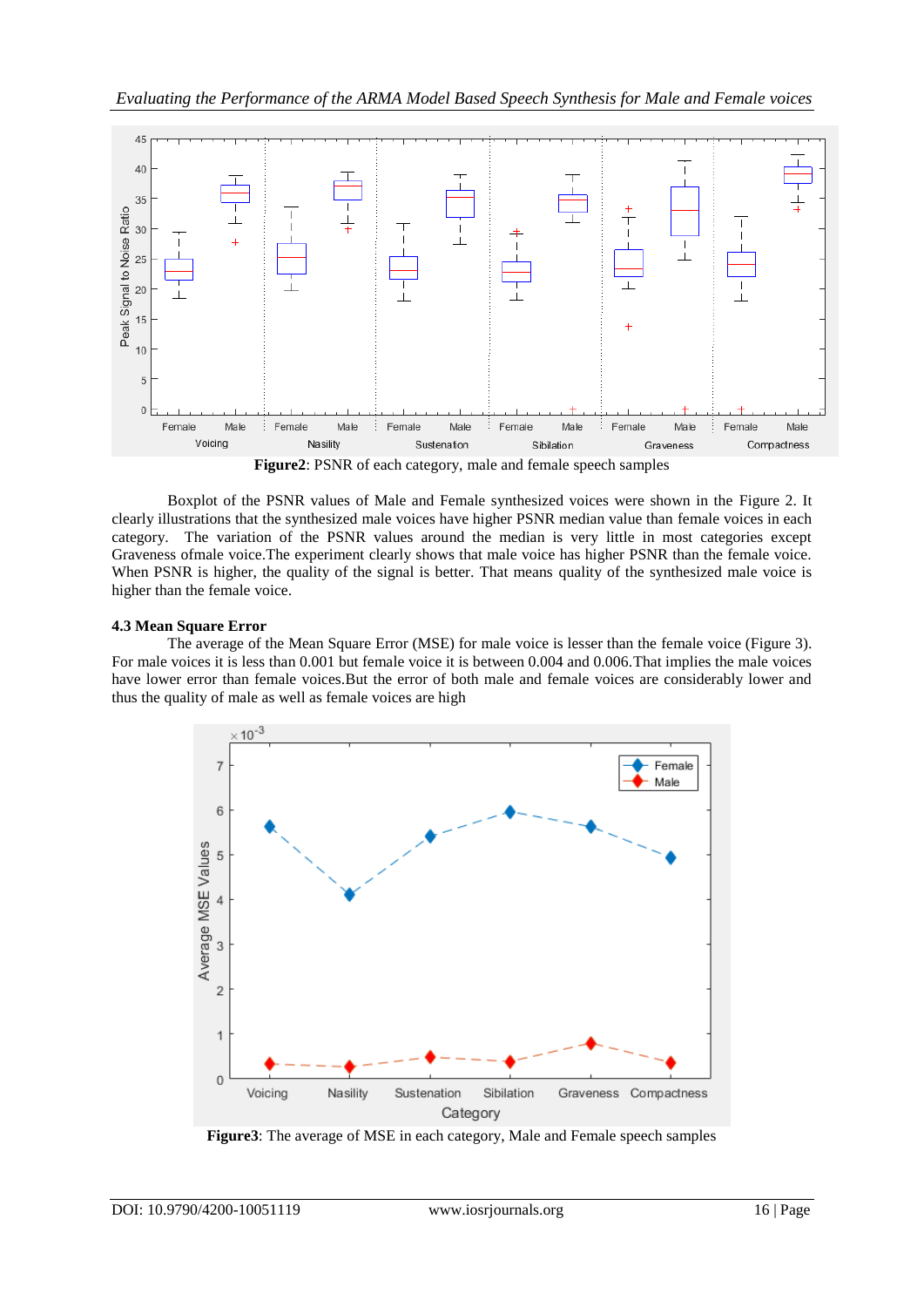## **4.4 Signal to Noise Ratio**

The SNR of the recorded signal and the synthesized signal of each word of voicing category is shown in the Figure 4.SNR values of synthesized words of female voice have higher value than the recorded female words. The difference of the SNR value between the synthesized word and the recorded word is smaller. This pattern is similar in all categories of male and female voice samples. SNRmeasure how much a signal has been corrupted by noise. The results indicate that the re-synthesized signals have no additional noise is generated from the synthesized algorithm. If that happens the results may have huge variation of the SNR values of the recorded signal and the synthesized signal. The synthesized signal has the noise component as the recorded signal. It also shows that the both synthesized and the recorded signals have same proportional of signal and noise component.



**Figure4:** The SNR value of Synthesized and Recoded Female sample words in Voicing category

## **4.5 Correlation Coefficient Value**

The Pearson's Correlation Coefficient between the synthesized speech signal and the recorded signals in each category is shown in the figure 5.



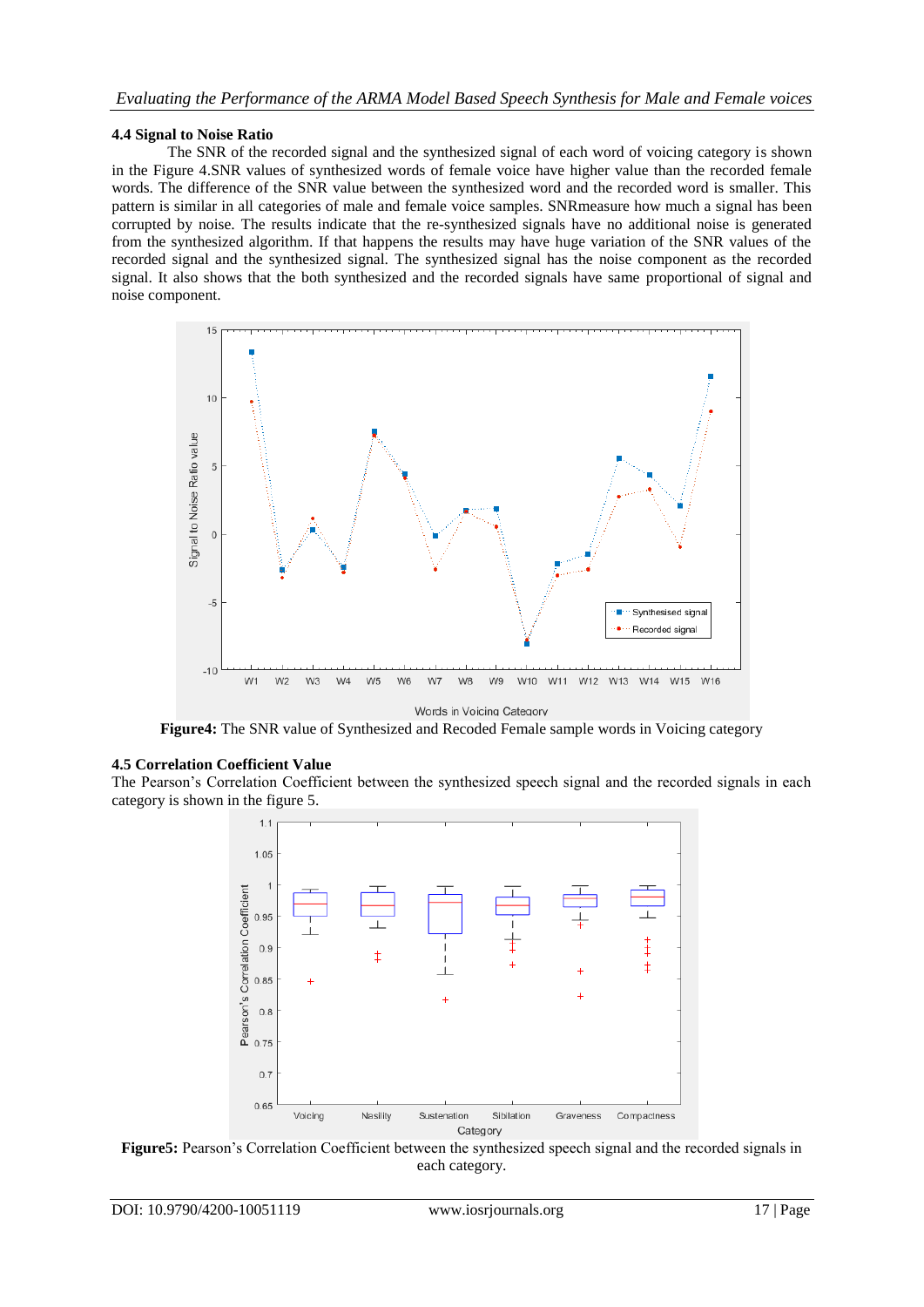Median Pearson's correlation coefficient value of each category is greater than 0.95. The variation of the Pearson' correlation coefficient does not vary in large rage in all categories. All correlation values that have obtained are more than 0.8. The average Pearson's correlation coefficient values of male and female voice were shown in figure 6.



**Figure6**: The Average Pearson's Correlation Coefficient between the synthesized speech signal and the recorded signals in each category.

The Average Pearson's Correlation Coefficient values were greater than 0.95 for all categories in both male and female voices.Lowest average Pearson's Correlation Coefficient value was observed in Sustenation category for both male and female voices, whereas the largest value was observed in Compactness category.The average Pearson's Correlation Coefficient values for male voice were greater than female voice in all categories. These resultsindicate the speech signals that were reconstructed are closer to the recorded speech signals forbothgender.

Overall results implyfemale voice has higher Identification percentage of the DRT, higher PSNR, average Pearson's Correlation Coefficient and lower MSR value. That meansthe synthesized words of female voice can be identified clearly in all categories and the similarity between the synthesized speech signal and recorded speech signals were closer. The output also points out the percentage identification of the DRT, PSNR and average Pearson's Correlation Coefficient values were higher in male voices than female voice while the MSR is lower in male voice than female voice. Among all the categories the words belong to Nasality category has the highest percentage of identification value and the higher values of PSNR and lower MSR value than other categories. The Sustenation category has the opposite reaction for that.

## **VI Conclusion**

The study investigates the naturalness and the intangibility of synthesized male and female voices using an unique process. One algorithm was used to analyze the recoded samples in both male and female voices. The quality of the proposed speech analysis and synthesized system is evaluated using both subjective and objective measurements for naturalness and the intangibility. The subjective quality measurement, the diagnostic rhyme test proves that synthesized words in any category can be identified clearly for both male and female voices in higher percentage. The objective quality measurements of PSNR, MSE and SNR verifies that the synthesized signals have lower error and lesser noise with higher quality signal for both male and female voice. The Pearson's correlation coefficient values show that generated signals were similar to the original recorded signals. For all the subjective and objective quality measurements conclude that the proposed speech analysis and synthesized method generated more natural and more intangible speech for both male and female voices. Furthermore, the naturalness and the intangibility of synthesized male voice is greater than the synthesized female voice. The speech system extracts the speech information of Nasality category than all other categories. The experiment concludes that the ARMA based speech analysis algorithm extract the most dominant speech informationusing unique filter conditions from both male and female voices. The proposed